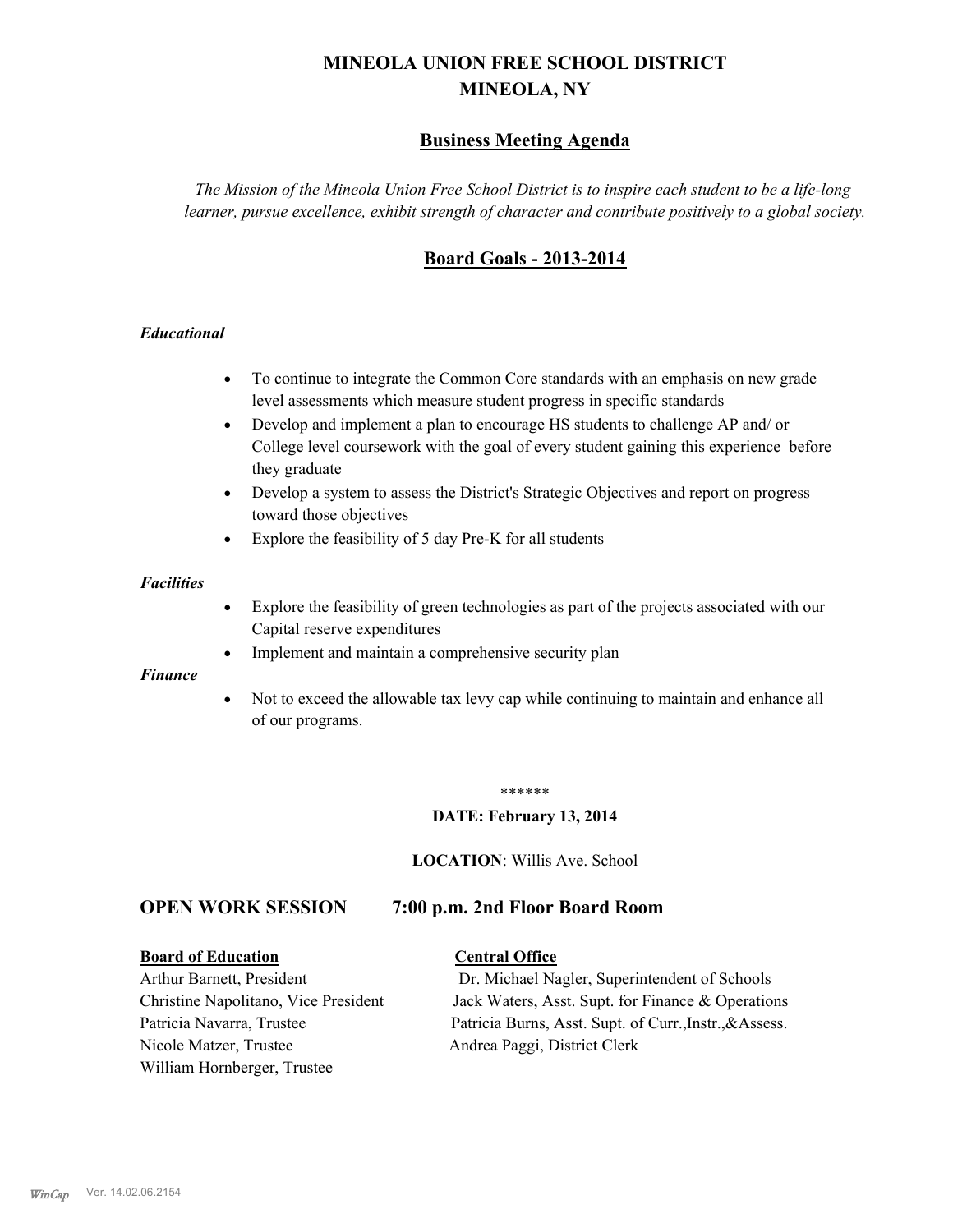**A. Call to Order B. Pledge of Allegiance C. Reading of Mission D. Moment of Silent Meditation**

**E. Dais & Visitor Introductions**

**F. High School Student Organization Report**

**G. BOE Reports**

**a. Comments from Board Trustees**

**b. Comments from Board President**

**c. Comments from Superintendent**

**H. Old Business**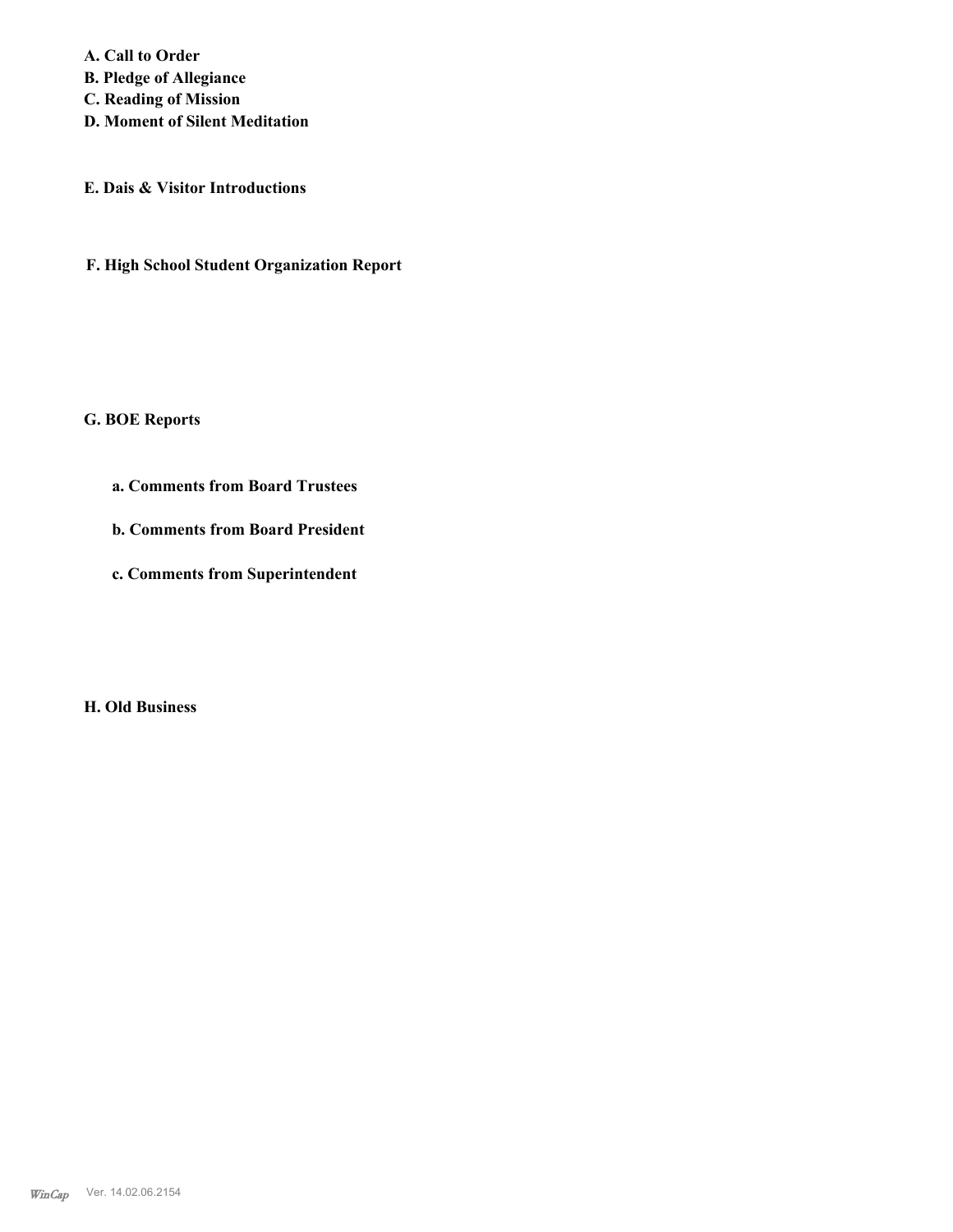#### **I. New Business**

#### **Annual Election and Budget Vote - May 20, 2014**

**RESOLUTION # 40 - BE IT RESOLVED** that the Board of Education of the Mineola Union Free School District approves of the following information regarding the Annual Election and Budget Vote scheduled for May 20, 2014:

- (a) The District's Annual Election will be held on **Tuesday**, **May 20, 2014**.
- (b) The District Clerk be authorized to make all necessary arrangements for the registration of qualified voters and for the conduct of the District's Annual Election to be held on **Tuesday**, **May 20, 2014**, including the rental and delivery of voting machines and the publication of the necessary notices of public budget hearing, and of said registration, as required by law, in the **Mineola American and Williston Times.**
- (c) The polls on the date of the Annual Election will be open for the period from 6:00 a.m. to 9:00 p.m., both inclusive.
- (d) The polls for voting purposes at these locations will be designated as (1) Jackson Avenue School; and (2) Meadow Drive School.
- (e) Each of the Inspectors of Election and Registrars designated by the Board of Education serve for such Annual Election and be compensated in the sum of **\$10.00** per hour for their services.
- (f) The President of the Board of Education will be designated as Chairperson, calling the election to order.
- (g) The form and content of the notice of the Public Budget Hearing and of the registration of voters and the annual election including the dates, times and places thereof as set forth in such notices, all as prepared by the District Clerk and annexed hereto, be approved.
- (h) Dr. Nagler and Mrs. Paggi are designated as Poll Clerks to canvass "affidavit ballots" to meet at the Superintendent's Office on **Wednesday**, **May 21, 2014**, at 3:00 p.m. for such purpose.
- (i) The Budget Hearing will take place on **Thursday, May 8, 2014** at 7:00 p.m., at the Willis Avenue School, with regard to the special meeting.
- (j) A special evening registration of voters shall take place on **Tuesday**, **May 6, 2014**, from 4:00 p.m. to 8:00 p.m. at the Willis Avenue School, located at 121 Jackson Avenue, Mineola, NY 11501.

| <b>Motion:</b><br>Second: |     |
|---------------------------|-----|
| Yes:                      | No: |
|                           |     |
|                           |     |
|                           |     |
|                           |     |
|                           |     |

**Passed: \_\_\_\_\_\_\_\_\_\_\_\_\_**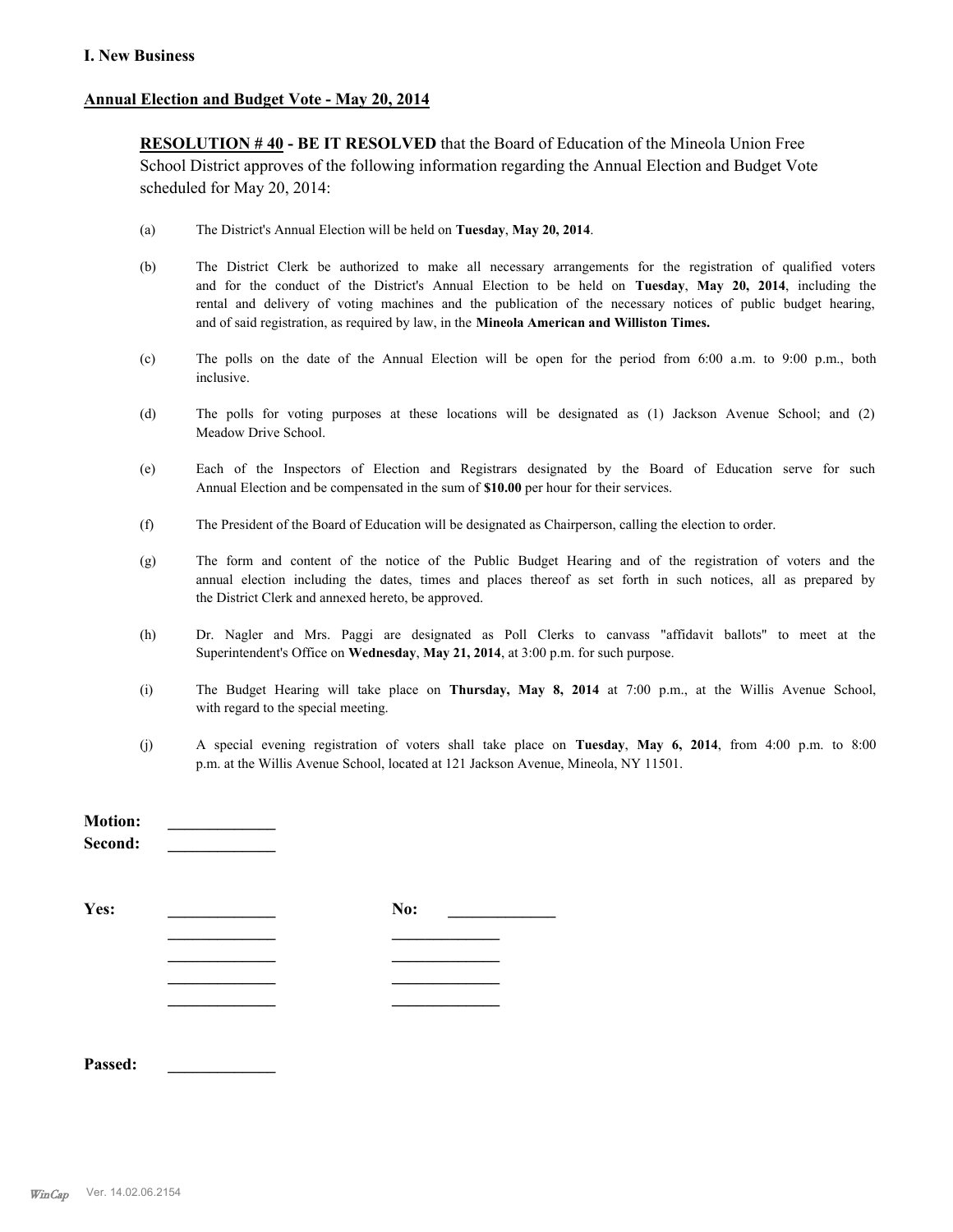#### **Awarding of Bid- Kitchen Alterations and Renovations at Jackson Avenue School**

**RESOLUTION # 41- BE IT RESOLVED** that the Board of Education of the Mineola Union Free School District approves the award of Contract "G": General Construction, Environmental Abatement, Heating, Ventilation, Plumbing and Electrical Work- Project (SED No. 28-04-10-03-0-004-020) bid opened January 27, 2014 to the lowest responsible bidder meeting specifications, FML Contracting, Inc., for a total contract price of \$329,800.00, which includes alternate bid items G2 and G3, which is the replacement of two interior doors.

| <b>Motion:</b><br>Second: |     |  |
|---------------------------|-----|--|
| Yes:                      | No: |  |
|                           |     |  |
|                           |     |  |
|                           |     |  |
|                           |     |  |
|                           |     |  |
| Passed:                   |     |  |

#### **Disbanding of Financial Planning Committee**

**RESOLUTION # 42- BE IT RESOLVED** that the Board of Education of the Mineola Union Free School District approves the disbanding of the Financial Planning Committee, with appreciation for their service.

| <b>Motion:</b><br>Second: |     |  |
|---------------------------|-----|--|
| Yes:                      | No: |  |
|                           |     |  |
|                           |     |  |
|                           |     |  |
| Passed:                   |     |  |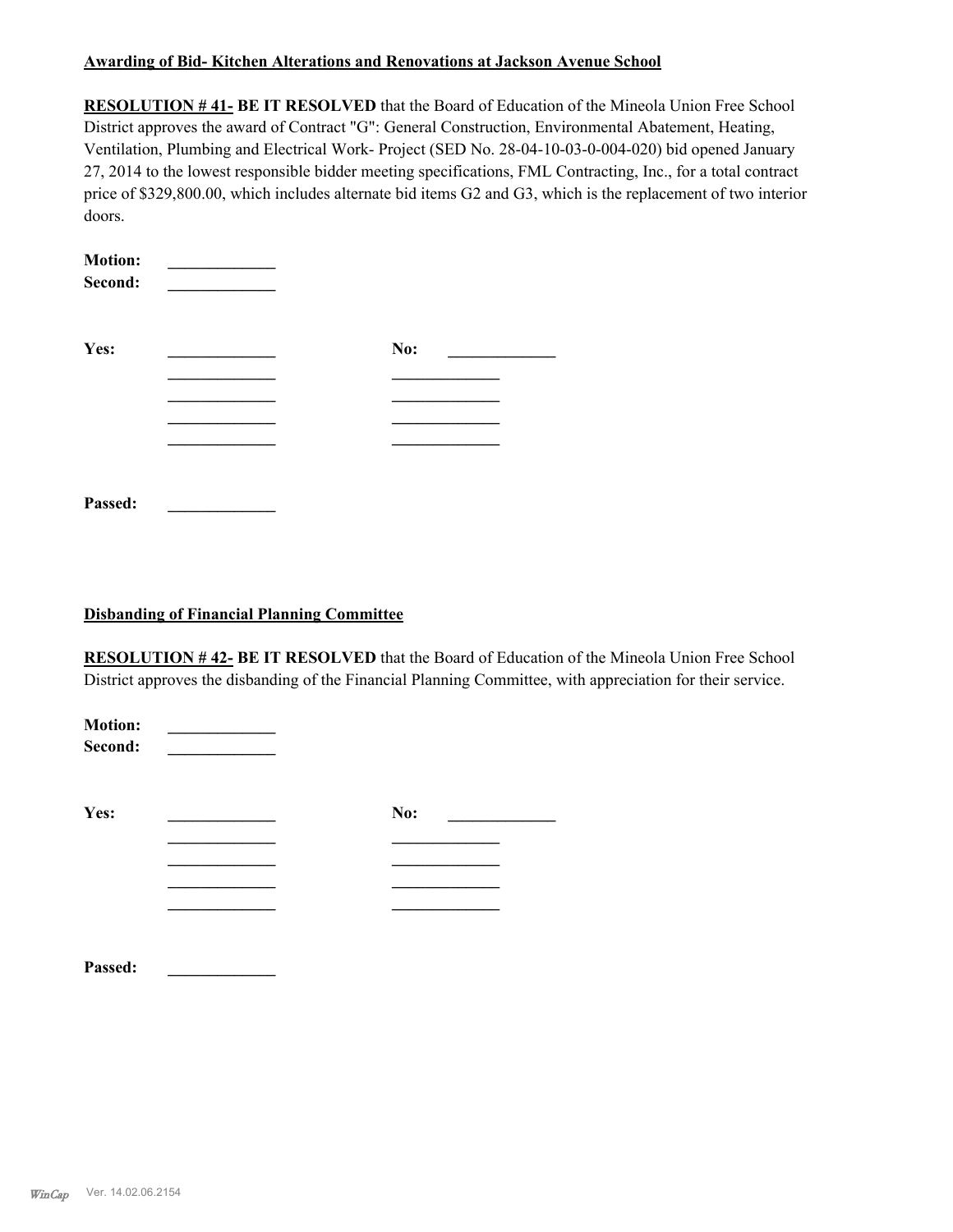#### **J. Consensus Agenda**

**RESOLUTION # 43 -BE IT RESOLVED** that the Board of Education approves the consensus agenda items J.1.a. through J.6.d., as presented.

| <b>Motion:</b><br>Second: |     |
|---------------------------|-----|
| Yes:                      | No: |
|                           |     |
|                           |     |
|                           |     |
| Passed:                   |     |

#### 1. **Accepting of Minutes**

That the Board of Education accepts the minutes of the January 16, 2014 Workshop Meeting as presented. a.

## 2. **Instruction**

- a. Leave(s) of Absence/Child Rearing
- That the Board of Education grants a request to Krista O'Donnell, for an unpaid Leave of Absence, for child-rearing purposes, starting approximately April 1, 2014 to June 30, 2014. 1.

#### Appointment(S) Sub Teacher per diem b.

The Board of Education accepts the following individual(s) as Per Diem Substitute Teacher(s) for the current school year, at a daily rate of \$100.00 per day; and retirees at a daily rate of \$125.00 per day.:

| EMPLOYEE NAME | <b>EMPLOYEE CERTIFICATION</b>      |
|---------------|------------------------------------|
| Briana Sloper | SWD $(1-6)$ , Childhood Ed $(1-6)$ |

### 3. **Instruction: Committee on Special Education**

a. That the Board of Education approves the CSE/CPSE/SCSE recommendations for programs and services for students with IEPs for the time period from 11/1/13- 12/31/13. Please be advised that all of the parents have received the student's IEP and a copy of their DUE process rights.

#### 4. **Instruction: Contracted**

a. That the Board of Education accepts the Special Education Services Contract between Westbury UFSD and the Mineola UFSD for the 2013- 2014 school year.

b. That the Board of Education accepts the Special Education Services Contract for a Parentally Placed student between Westbury UFSD and the Mineola UFSD for the 2013- 2014 school year.

c. That the Board of Education accepts the Special Education Services Contract for a Parentally Placed student between Manhasset UFSD and the Mineola UFSD for the 2013- 2014 school year.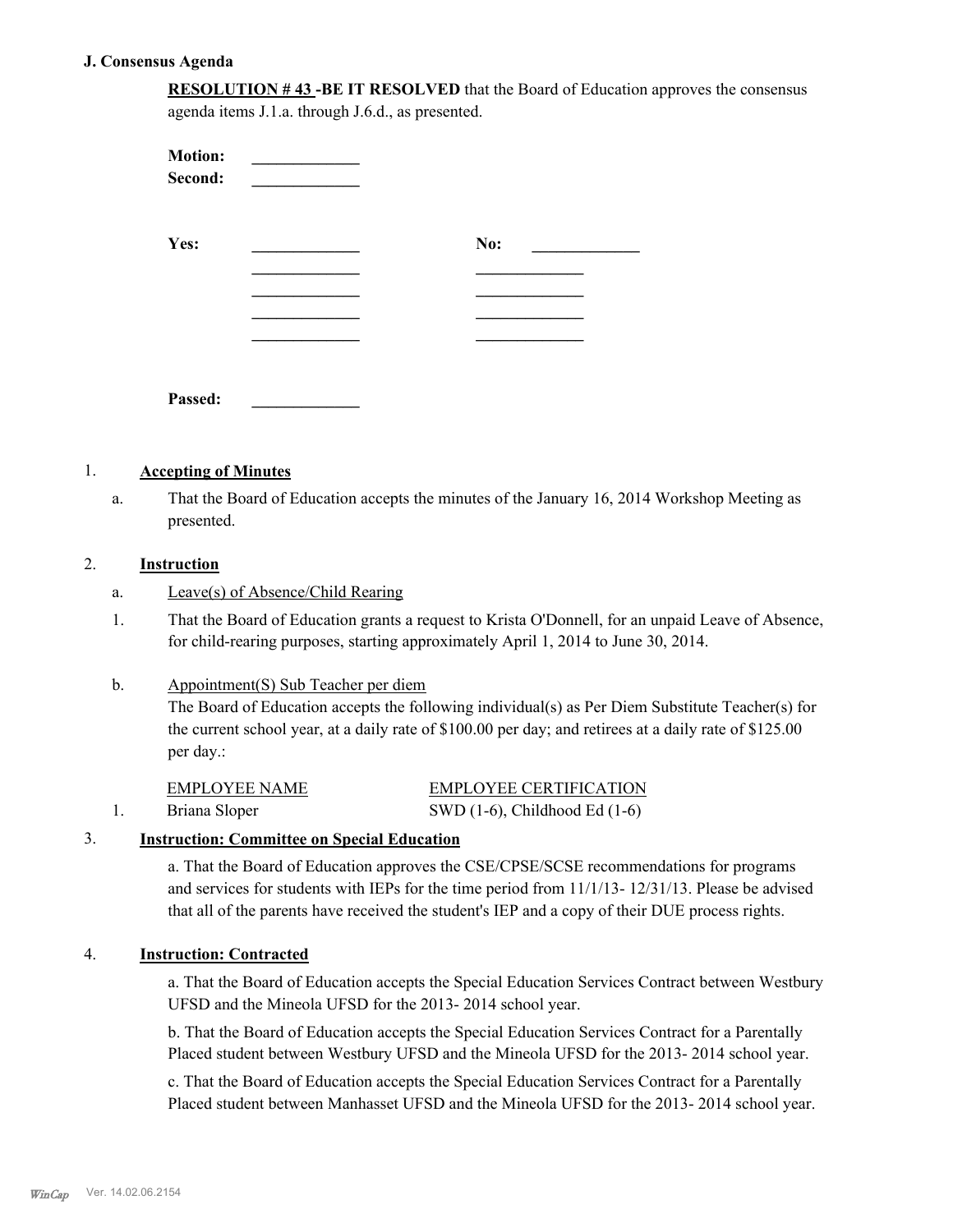d. That the Board of Education accepts the Special Education Services Contract for a Parentally Placed student between East Williston UFSD and the Mineola UFSD for the 2013- 2014 school year.

## 5. **Civil Service**

- a. Resignation(s)
- That the Board of Education accept the resignation of Qian Xia, temporary Account Clerk in the Business Office, effective February 10, 2014. 1.
- b. Appointments
- That the Board of Education approve the appointment of Susan Fernandez, to the position of part time Teacher Aide/Lunch Monitor at Meadow Drive School, effective February 4, 2014. Salary is \$13.74 per hour on Step 1. 1.
- That the Board of Education approve the appointment of Maria Cunha, to the position of part time Teacher/Lunch Aide effective February 4, 2014. Salary is \$13.74 on Step 1. 2.
- That the Board of Education approve the appointment of Suzanne Aragona, to the position of part time Teacher/Lunch Aide, effective February 6, 2014. Salary is \$13.74 per hour on Step 1. 3.
- That the Board of Education approve the appointment of Matthew Diaz to the position of Student Worker at the High School, effective March 3, 2014. Salary is \$8.00 per hour. 4.
- That the Board of Education approves the following positions for the summer of 2014 for the Mineola High School, effective July 1, 2014 through August 30, 2014: 5.

1 - Clerical: Main Office- Assist with the opening & closing of School; ordering supplies and assisting with Mineola East.

1- Clerical: Guidance Office- Update student files, reorganize incoming 8th grader files, removal of graduate files, assist with scheduling and prepare schedules for Mineola East.

1 - Student Worker: Textbooks/Main Office- Barcode new books, organize the bookroom, unpack new supplies, distribute Parochial school books, assist with Mineola East.

3 - Summer Workers: Mineola EAST- Three half days (9:00am- 1:00pm) & two evenings (5:00pm- 8:30pm) to assist with Mineola East, one week Prior to school openning.

- c. Leave Replacement
- That the Board of Education appoint Anna Spatola to the Greeter/Monitor position at Meadow Drive as a Leave Replacement for Cindy Velez who is a Leave Replacement for a full time teacher aide on a Leave of Absence until June 30, 2014. This is effective February 4, 2014. Salary is \$12.79 on Step 6. 1.

#### **Business/Finance: Disposal of District Property** 6.

That the Board of Education approves the disposal of the following district property, according to Policy #6900, declaring them obsolete:

Middle School: 12- Old platform risers (4' x 8')- due to the purchase of new "Thrust Stage" risers in the Middle School. a.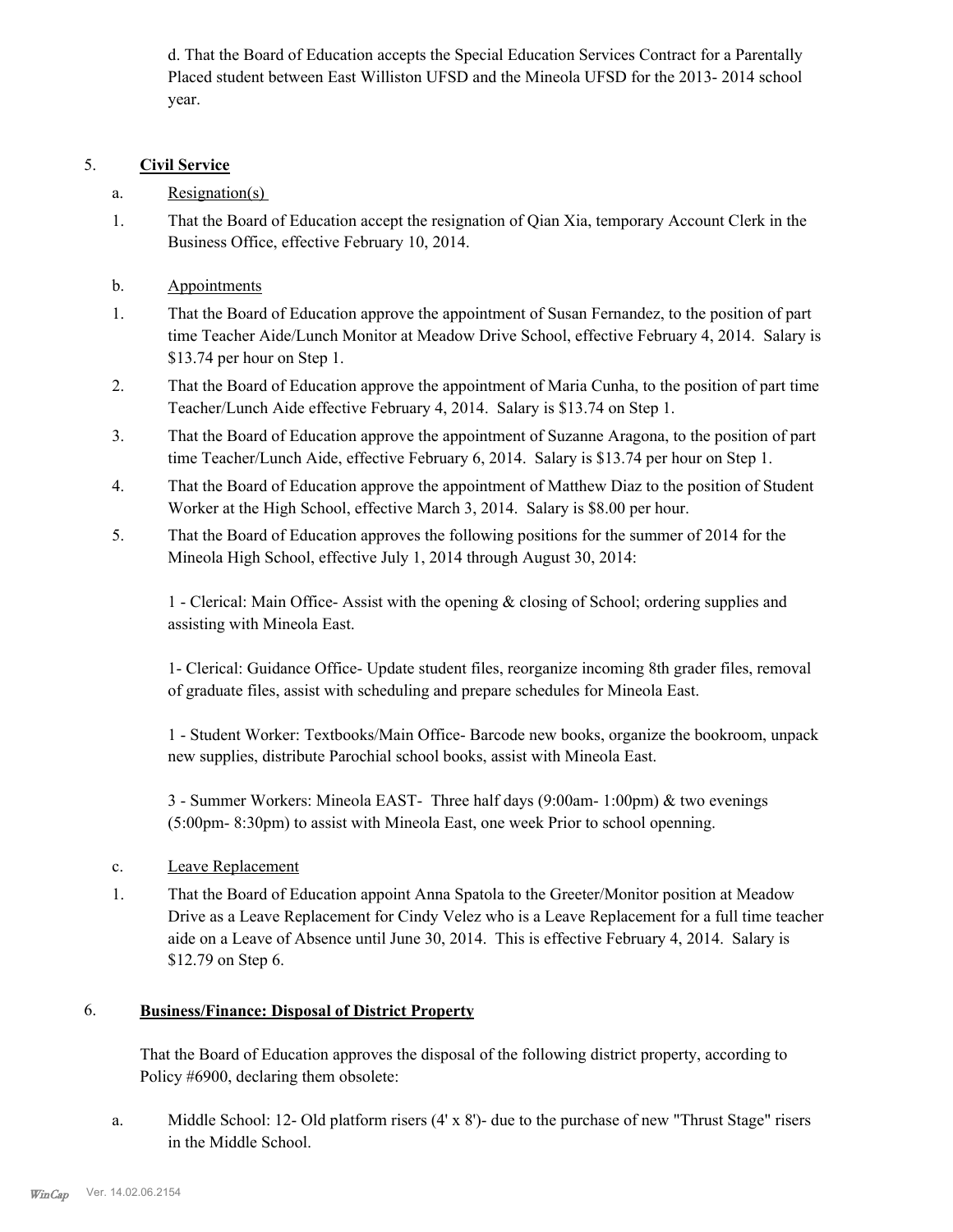- Meadow Drive School: 2- Two step plywood risers- over 40 years old, very heavy and unsafe to move or sit/stand on. Newer plastic "flip-form' risers have been in use. b.
- Meadow Drive School: 1- Baldwin Piano (Serial # 699716)- Piano was built in 1960, is currently in disrepair and missing a major part (lid/cover). c.
- d. Dodge VIN 1GCCS1449XK118864- Old Mail Pick-up which is completely out of service.

## **K. Superintendent's Report**

Superintendent of Schools' Reports for 2/13/14 Presentations:

- 1. Tax Levy Calculation
- 2. Corrective Action Plan Updates
- 3. Field Usage Policy #3280

Superintendent Comments

## **L. Public Comments**

| <b>M. Executive Session</b> Time:<br>p.m. |  |  |     |  |
|-------------------------------------------|--|--|-----|--|
| <b>Motion:</b><br>Second:                 |  |  |     |  |
| Yes:                                      |  |  | No: |  |
|                                           |  |  |     |  |
|                                           |  |  |     |  |
|                                           |  |  |     |  |
|                                           |  |  |     |  |
| Passed:                                   |  |  |     |  |